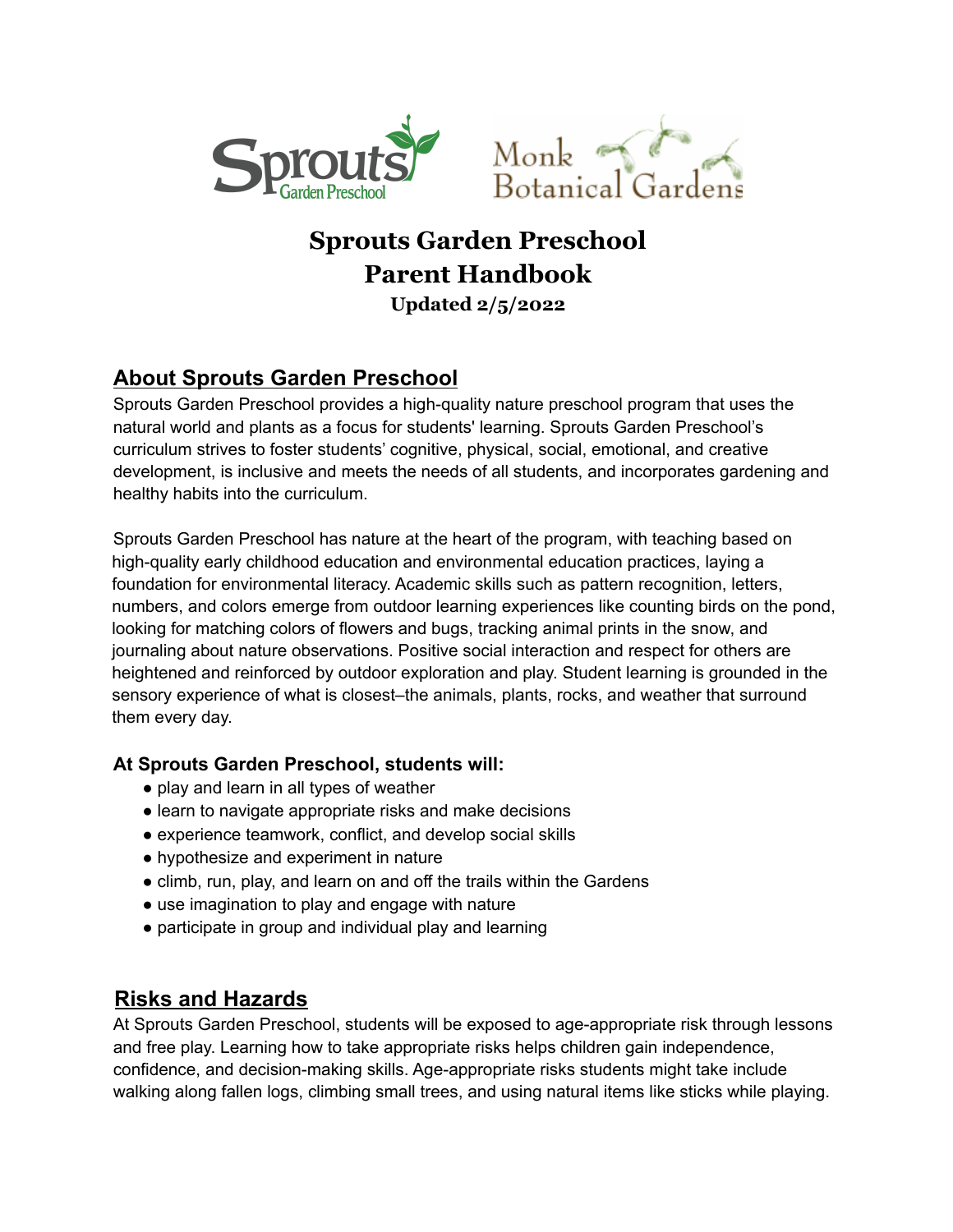While age-appropriate risks are good learning opportunities for students, hazards are situations in which students have no control, and hazards will be monitored and controlled by teachers at all times. Hazards include sharp branches at eye level, dangerous weather, or ice.

# **Clothing**

Remember: "There is no such thing as bad weather, just bad clothing."

Students will be spending at least 80% of each day outdoors, and more is better, so students should be dressed for the weather, messy play, and be wearing clothing that does not restrict movement or activities. Students should be prepared with layers that can be added and removed, not be wearing costumes, clothing special to them, or fancy clothing not designed for free outdoor play. See the recommended clothing lists below for the layers students may need each season.

Fall/Spring Clothing:

- Waterproof boots
- Closed-toed shoes to run and play in
- Sturdy socks
- Jacket or sweatshirt
- Rain pants and a rain jacket

Winter Clothing:

- Scarf or neck warmer
- $\bullet$  Hat
- Knit mittens
- Waterproof mittens
- Insulated boots
- Snow pants
- Winter coat
- Wool socks

A complete change of clothes should be kept at school. You can include all items at the beginning of the year or change them out seasonally. The change of clothes should consist of socks, underwear, top, pants, sweatshirt, or jacket.

Students should have a water bottle daily. Students can leave their water bottle at school for the week but must take the bottle home at the end of the week to wash at home.

All pieces of your students' extra clothing and water bottle should be labeled with their full name.

# **What Not to Bring to School**

Students should not bring anything extra (toys, games, electronics) to school that their teacher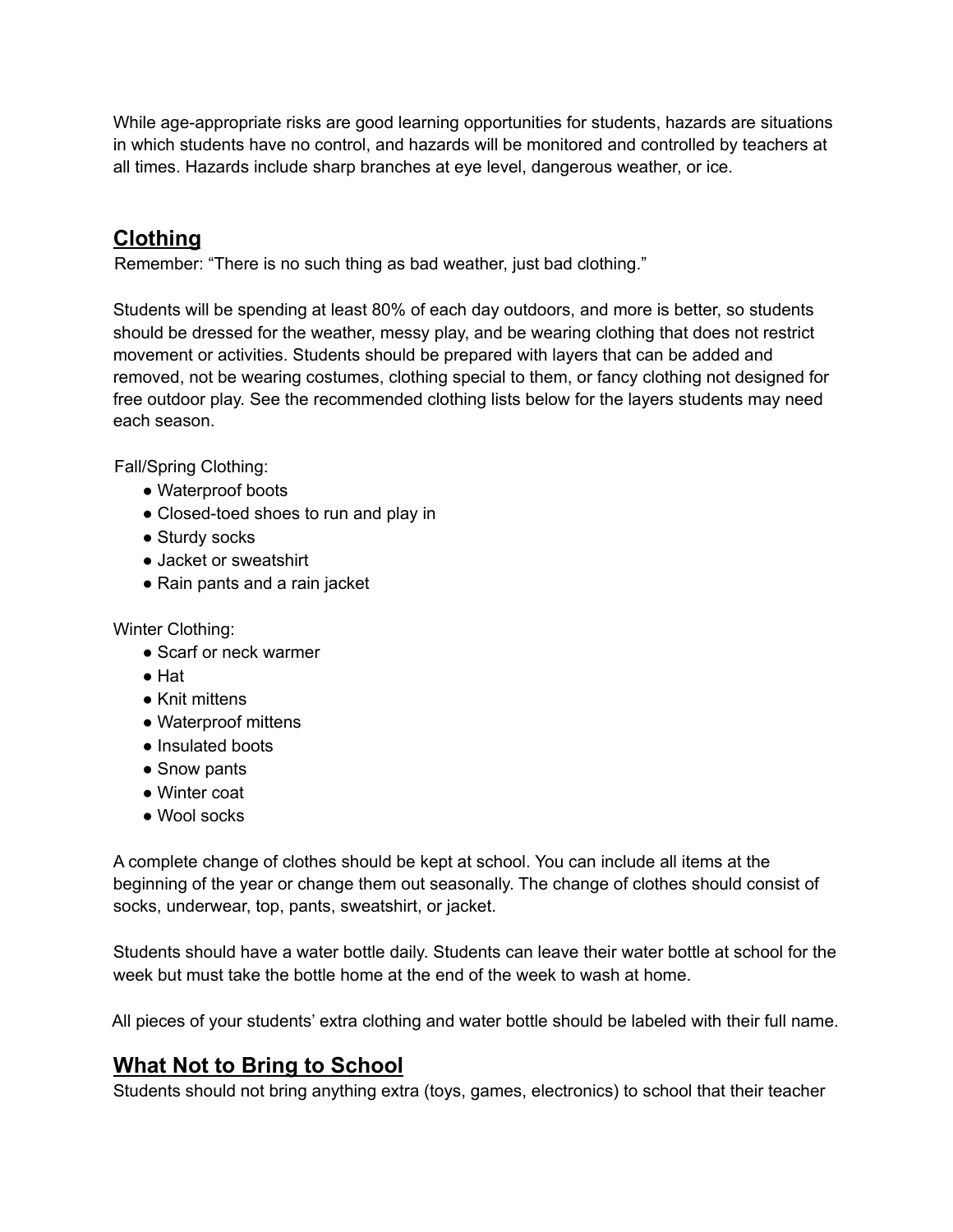has not requested.

### **Family Expectations & Understandings**

To create the best possible learning environment and provide the best role models we can for our students, we ask that all families agree to the following outline of expectations and understandings.

- Respect the Gardens' rules when on the property
- Supervise children before signing in and after signing out
- Be respectful to all others you encounter on the property
- Be enthusiastic and encourage your child to be ready to be outdoors at school
- The preschool will include freedoms for your child, and they will be encouraged to explore, play, and evaluate their own abilities and risks
- Though we want children to be safe at all times, children may occasionally experience minor scrapes, bruises, and bumps
- Your child will be in new social situations and may experience conflict. Preschool teachers will guide your child through these essential learning moments, and these are important developmental moments for your child
- Read and respond (when appropriate) to all school and teacher communications, including handbooks, calendars, and emails
- Drop off and pick up on time
- Parents and caregivers should attend all parent-teacher conferences

### **Enrollment & Tuition**

To apply for enrollment, please submit the Enrollment Form along with a non-refundable \$30 application fee to Sprouts Garden Preschool by July 15th.

By applying for enrollment, you acknowledge the following:

- 1. I understand that the application fee (\$30) is non-refundable and must accompany my child's completed application.
- 2. I understand that I am responsible for the payment of contracted fees and that the first tuition payment will be due on August 15th.
- 3. I understand that Preschool tuition is non-refundable.
- 4. I understand that I do not receive refunds or adjustments in tuition for holidays, inclement weather closings, or days missed.
- 5. I understand that a \$35.00 charge is assessed for each Non-Sufficient Funds (NSF) check received.
- 6. I understand that per Sprouts Garden Preschool's policies, my child must be fully toilet trained to attend the Preschool. By "fully toilet trained," we mean that your child must wear underpants (no pull-ups) and be able to urinate and have their bowel movement on the toilet as well as wipe themselves after. On August 15th, when the first tuition payment is due, if my child is not completely toilet trained, I will decide to a) put my child on a waitlist in the hopes that a spot will open after he/she is toilet trained or b) decide to hold off and wait until the next school year. In all cases, my child's \$30 deposit will be held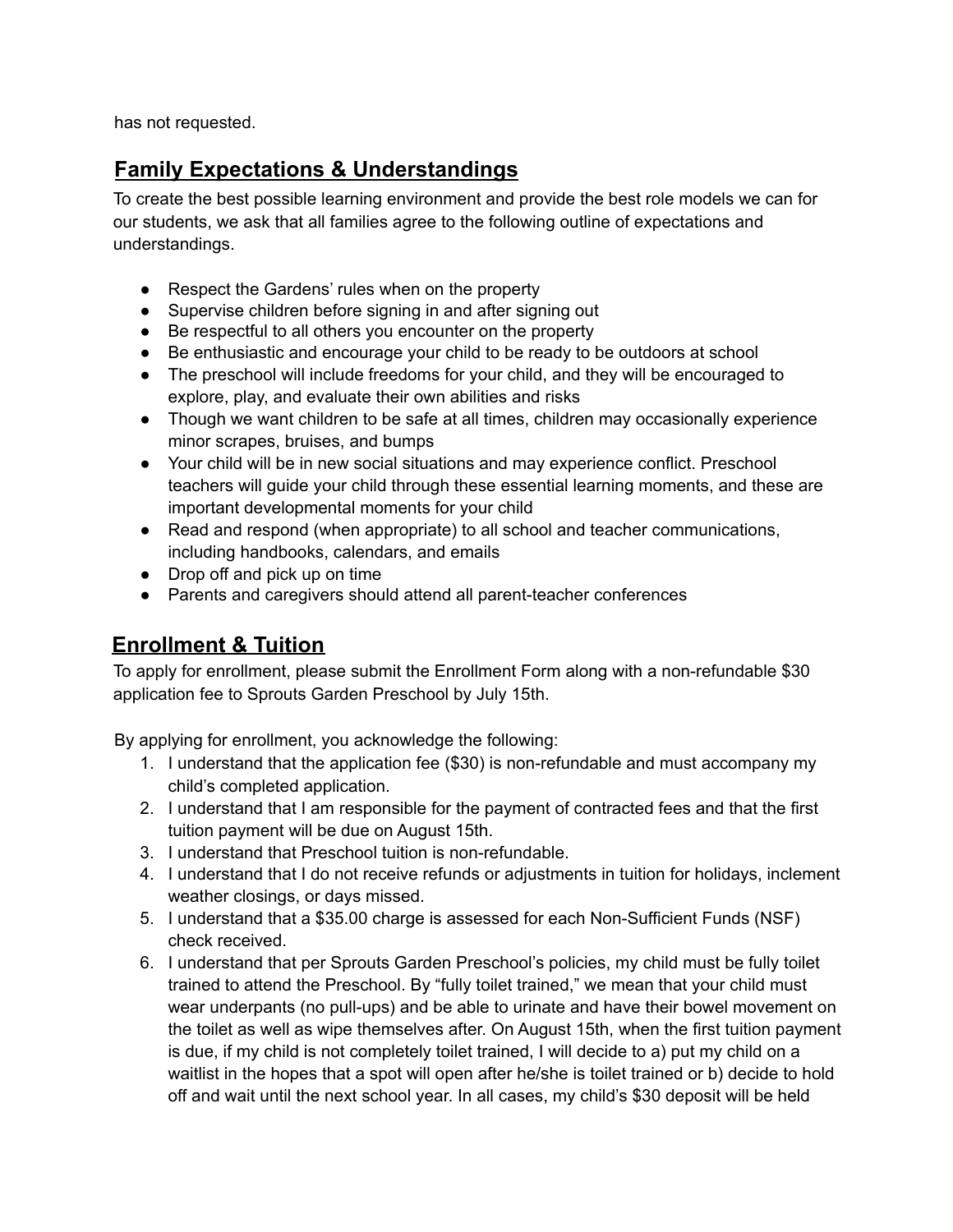until they are ready to enroll.

- 7. I understand that I will be notified of my child's enrollment status by email by August 1st and that if a place has not been secured, my child will be placed on a wait-list.
- 8. I understand that, upon notification of my child's acceptance into class, I agree to pay a \$150 fee to hold my child's place within ten business days of notification. The \$150 will be applied to the first month's tuition, due August 15th, and is non-refundable.
- 9. I understand that, should my child be accepted, I agree to complete and return all enrollment forms (listed below) and first-month tuition to the Sprouts Garden Preschool by August 15th, and all following month's tuition is due on the 15th of the prior month.
- 10. I understand that direct withdrawal needs to be set up for tuition payments by September 7th, or alternate payment arrangements need to be made with the Education Manager.

Enrollment forms to be submitted by August 15th:

- Enrollment Form
- Health History & Emergency Care Plan
- Immunization Record
- General Permissions Form
- Online Learning Permissions
- ACH Direct Debit Form

### **Class Schedules & Payment Options**

The school year runs Sept-May.

**Fall Semester** September 7-January 14 **Spring Semester** January 17-May 27 **Tuition** is due on the 15th of each month

**Discounts:** 5% discount for semester payments, 10% discount for annual payment

| <b>Class Name</b>                                     | <b>Schedule</b>                      | <b>Monthly Tuition</b><br>(rates effective Aug 2022) |
|-------------------------------------------------------|--------------------------------------|------------------------------------------------------|
| <b>Sunflower Sprouts</b><br>(3-4 year olds)           | Mon, Wed, & Fri<br>$8:30-11:30am$    | \$300                                                |
| Alfalfa Sprouts<br>$(4-5$ year olds)                  | Mon, Wed, & Fri<br>$12:30-3:30$ pm   | \$300                                                |
| <b>Clover Sprouts</b><br>(3-4 year olds)              | Tuesday & Thursday<br>$8:30-11:30am$ | \$230                                                |
| <b>Brussels Sprouts</b><br>$(43-4 \text{ year}$ olds) | Tuesday & Thursday<br>12:30-3:30pm   | \$230                                                |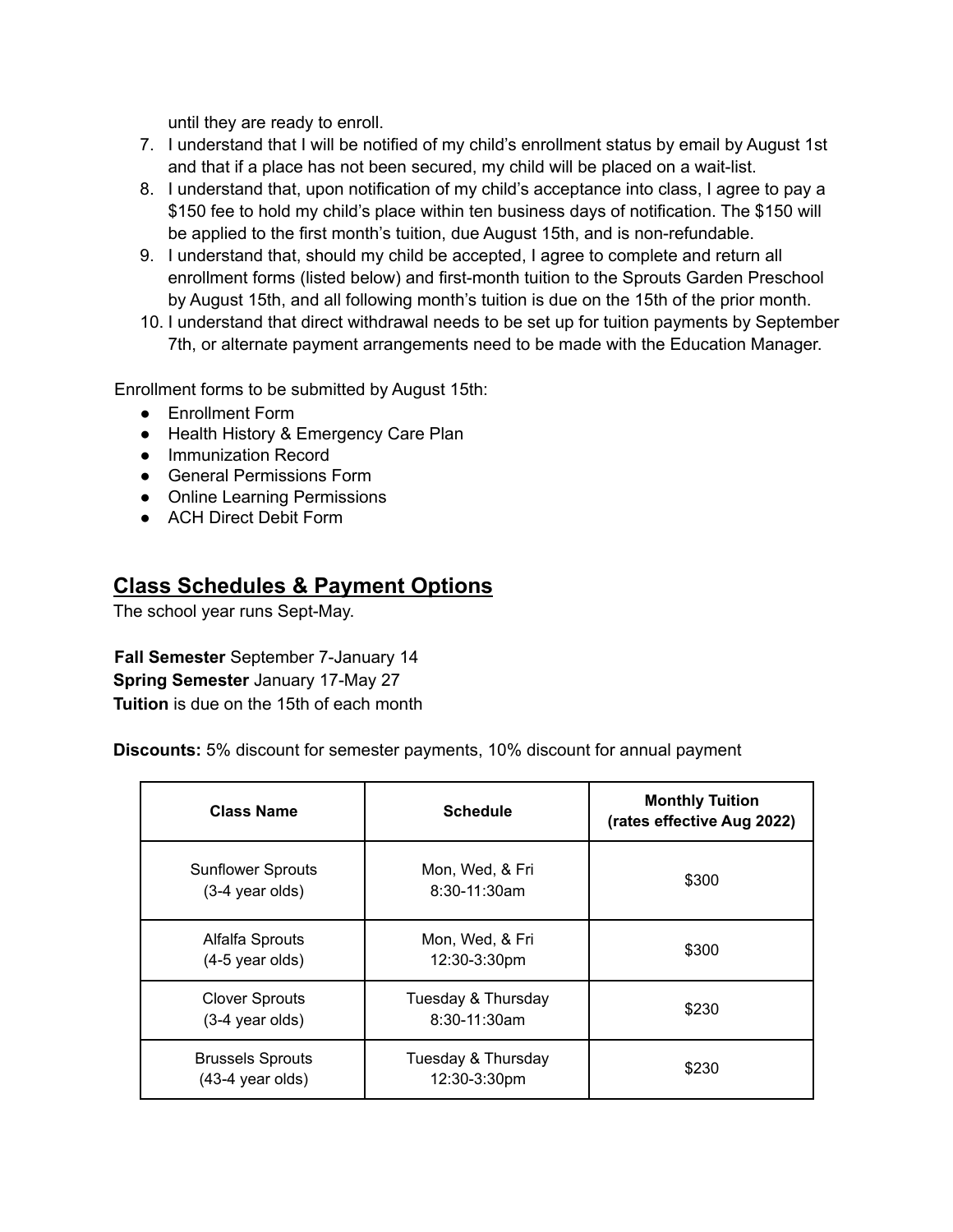# **Scholarship Information**

Scholarships are available, please see our website [\(https://www.monkgardens.org/sprouts](https://www.monkgardens.org/page/sprouts-garden-preschool)) for more information or contact the Education Manager at 715-261-6309 or [eschuler@monkgardens.org.](mailto:eschuler@monkgardens.org)

# **Discharge & Withdrawal Policy**

Sprouts Garden Preschool reserves the right to cancel a student's enrollment for the following reasons.

- Failure of the parent to complete and return all required forms
- Physical or verbal abuse of children or staff by a parent
- Failure of the parent to observe the rules of the Preschool, including expectations outlined in the Parent Handbook
- Following reasonable efforts on the part of the Preschool staff and the child's parents, a child may be discharged if there are behavioral or developmental concerns beyond the scope of what the Preschool is able to manage

If parents decide to withdraw their child from Sprouts Garden Preschool, the parents must notify the Education Manager in writing. Tuition is non-refundable.

# **Daily Sign-in & Sign-out**

It is required that your child be signed in and out of preschool by a parent, guardian, or adult listed on your child's approved list. Your child must be walked into class to be dropped off and signed in, and you must walk into class to sign out and pick up your child.

If the adult picking up your child is not recognized, staff will ask for identification. If an adult not on the approved list will be picking up your child, please call the Education Manager or notify your child's teacher in writing at drop-off.

If an unauthorized adult arrives to pick up your child, staff will contact you, and your child will remain with preschool teachers or staff until you can pick up your child or authorization from you has been received for the new pick-up person.

# **Late Pickup Policy**

Sprouts Garden Preschool understands that issues may arise that cause you to be late picking up your child. If you know you will be late, please call the Education Manager so teachers and your child will be aware that you'll be late. Sprouts Garden Preschool reserves the right to issue a fee to families consistently late picking up their child.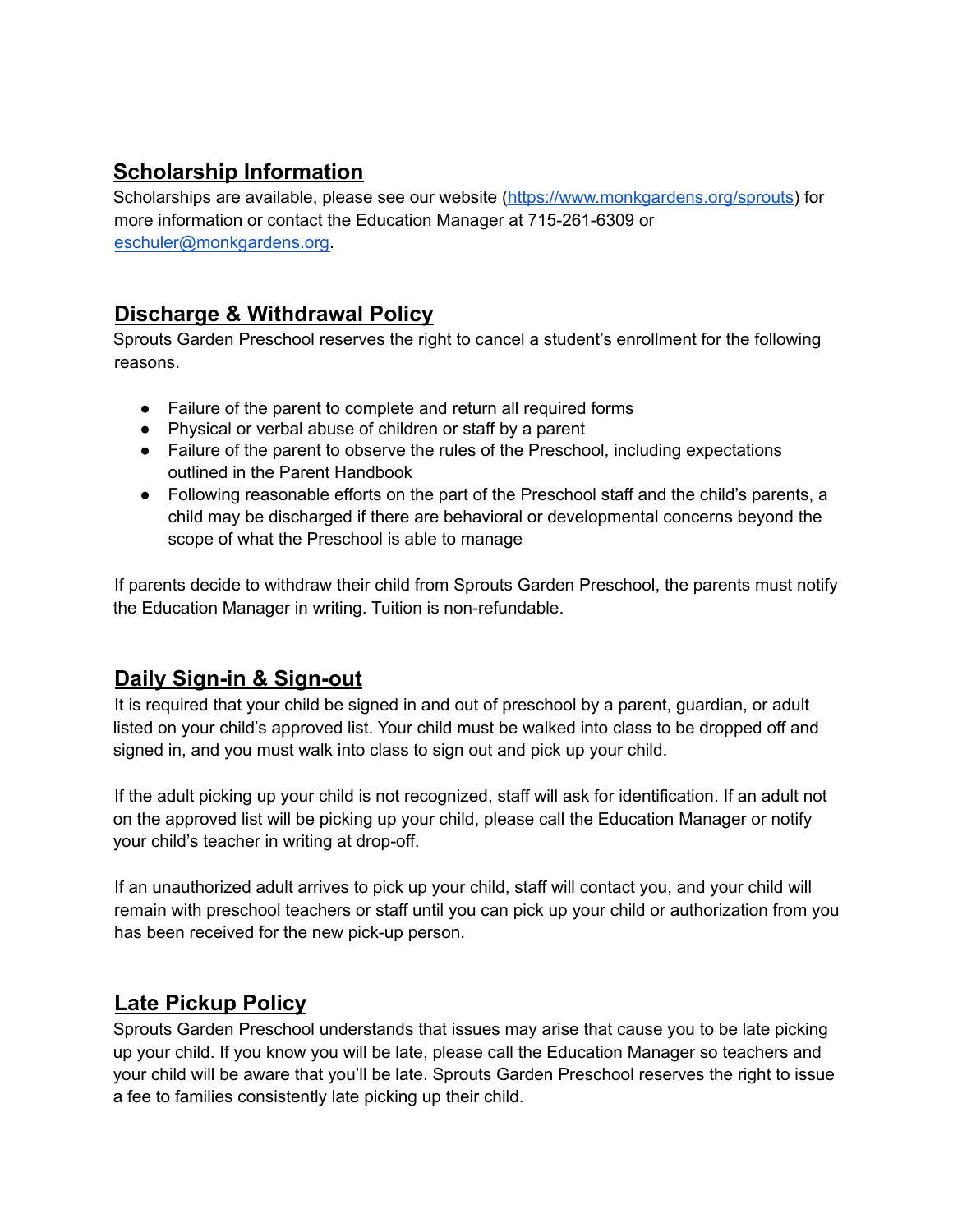## **Snow Days/School Closings**

Sprouts Garden Preschool follows the lead of Wausau School District when closing for weather-related emergencies and reserves the right to make our own closing determinations as needed.

Parents will be notified by email and through the Sprouts Preschool's communication app (ClassTag) of all closures.

# **Sprouts Cold Weather Policy (Last Updated 1.18.2022)**

**Cold weather decisions will always be made based on the real feel (accounting for wind chill) temperature, rather than the actual temperature.**

**As a general rule, we will follow the closures of the Wausau School District, but Sprouts will implement some additional routine changes to keep students safe on especially cold days.** The Wausau School District cancels classes when the real feel temperature is -40 or below.

#### **When the real feel temperature is:**

- between 0 and -20 classes will spend small amounts of time outdoors, usually no more than 45 minutes.
- between -20 and -39 classes will spend the full class session in the yurt **OR** class will be canceled depending on what the best & safest decision is for an individual class or situation
- -40 or colder, classes will always be canceled.

#### *Teachers know their classes well and will always use their best judgment to decide the appropriate amount of time to spend outdoors for each class. In some cases classes may be canceled before temperatures reach -40 if that is the safest option for students.*

**Canceled Class Notifications:** Sprouts will notify families by both email and a message on ClassTag. If families need to be notified in another way, please let your teachers know so we can make those arrangements. We will do our best to notify you by the evening before and at the latest by 2hrs prior to your child's class' start time.

### **Emergency Procedures**

In case of all emergencies, parents will be called to notify them of the situation. All preschool staff are CPR, and First Aid trained and certified.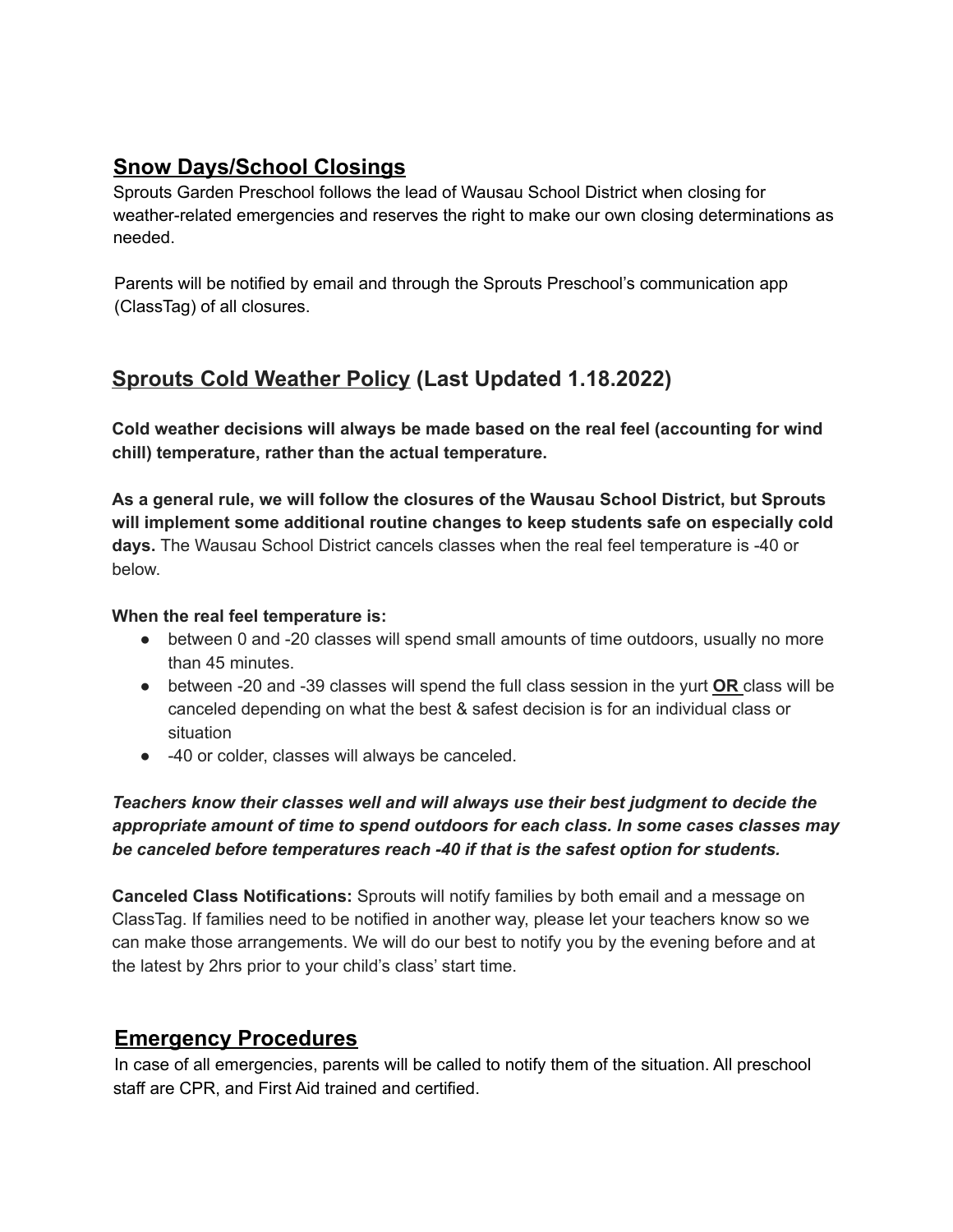**Fire:** Teachers will lead the class out the front gate of the Gardens into the center of the grass field at the corner of 1st Ave and Campus Dr and gather to wait for further instruction based on the incident. Fire drills will be held monthly.

**Tornado:** Teachers will lead the full group of children along the fastest route to the tornado shelter on the north side of the pond. Tornado drills will be held monthly May-October.

**Accident or Injury:** All accidents or injuries will be documented in a medical logbook. Teachers will treat all minor injuries with first aid kits as needed, and in case of severe injury 911 will be called. A parent will be notified at pick-up or contacted immediately if the incident is severe.

**Illness:** If your child becomes ill at preschool or during camp, you will be contacted immediately. Your child will be removed from the group and made comfortable until you can pick them up.

### **First Aid**

First aid kits are with each teacher at all times, and additional first aid kits are kept under the kitchen sink in the potager, in the shed, and in the tornado shelter. Signs mark first aid kit locations.

### **Medical/Incident Log Book**

All injuries or accidents will be recorded in the medical logbook, and parents will be informed of minor injuries at pickup and more serious injuries at the time that they occur. A copy of the incident log will be available to parents by request.

### **Nutrition**

Parents are required to send a snack with their child to camp/preschool every day. The snack should be able to be stored at room temperature in the child's backpack until snack time. Snacks will not be shared between children, and snacks will not be provided by the preschool. Snack time will be held during the middle of the preschool day.

Additional snack restrictions may be implemented on a case-by-case basis depending on known allergies of children in each camp or class.

Children are required to bring a reusable water bottle to camp/class every day.

# **Holidays & Birthdays**

Birthdays and half-birthday celebration treats are welcome to be brought by families. Please check with your child's teacher regarding any food allergies in your child's class.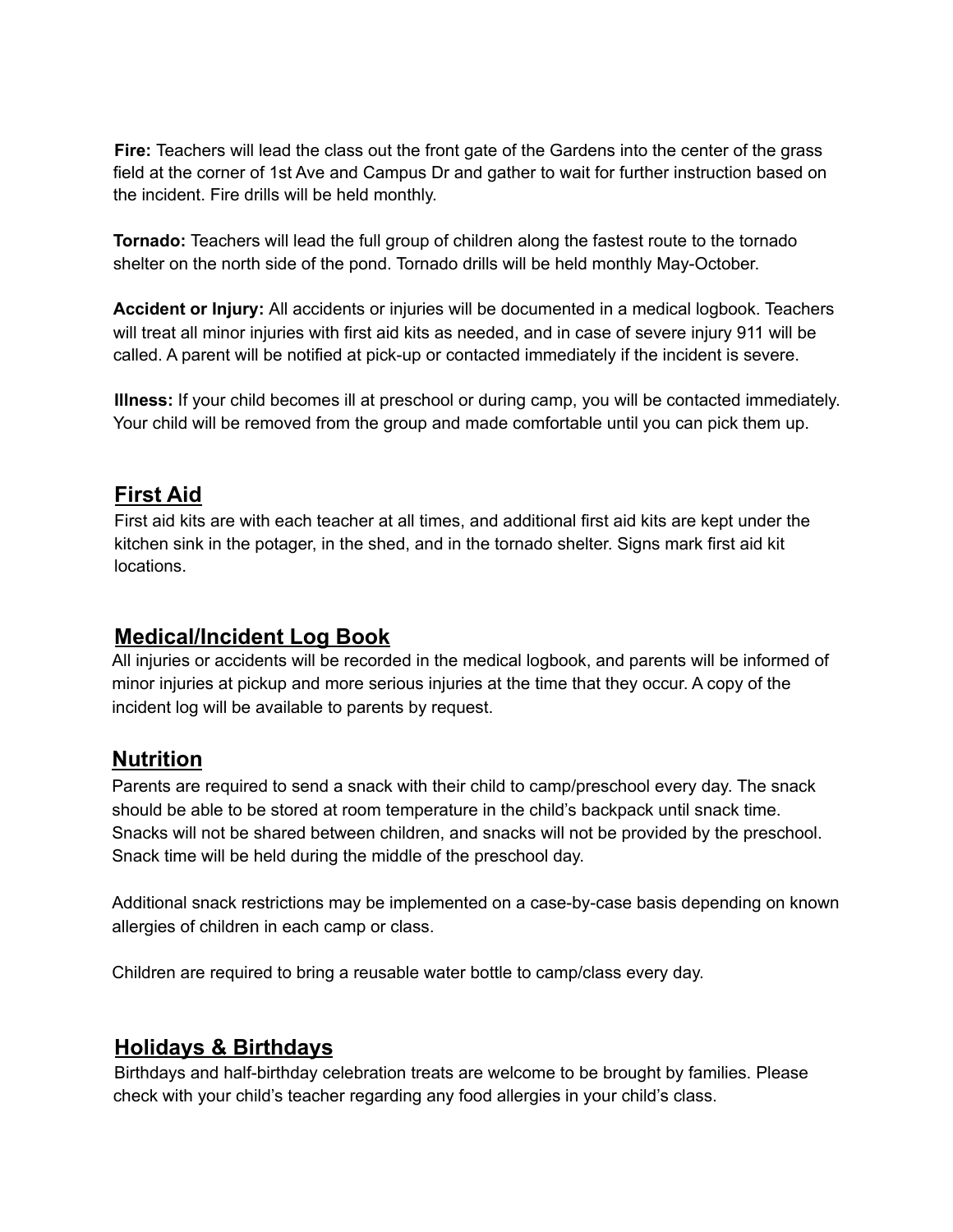Holidays and significant seasonal events will be acknowledged through song, stories, snacks, or cooking. Families are welcome to share their cultural traditions with teachers and arrange ways to incorporate appropriate ways to share your family's traditions in class.

### **Child Guidance**

Student behavior will be guided by setting clear limits and rules. Expectations will be made clear for day-to-day routines as well as for each new activity and project. Those behavior expectations will be modeled by all teachers. Undesirable behavior will be redirected to another activity or children will be given choices of acceptable activities.

If a student is upset or distraught, teachers will get down on the student's level and talk to them to try to find the cause of the issue. Students will be encouraged to express in healthy ways their emotions and to talk through their feelings.

If a student chooses to remove themselves from an activity for a moment or to "take some space" teachers will respect that decision, allow the student to move away from the group (but still within sight), and check in with that student after 2-3 minutes if they have not chosen to rejoin the class.

If there is an unexpected incident with a student's behavior during class or if teachers notice a repeated behavior, teachers will discuss with that students' caregivers at pick-up or by phone/email.

# **Unexpected Absences**

Students are expected at school unless staff is otherwise notified by the students' parents.

If your child will be absent, you will need to let their teacher know the day before or call/text the Education Manager (715-869-4565) prior to the start of your child's class. The Education Manager will ensure that your child's teacher knows they will be absent. If by 15 minutes past the start of your child's class, your child is absent without notice and we have not heard from you, we will call you.

Absences should not be reported by email since staff may not be checking email at that time.

# **Confidentiality**

Staff having access to children's records will not discuss or disclose personal information regarding the children to others except to the parent(s), or other person authorized by the parent, or as authorized by law.

# **Photo Policy**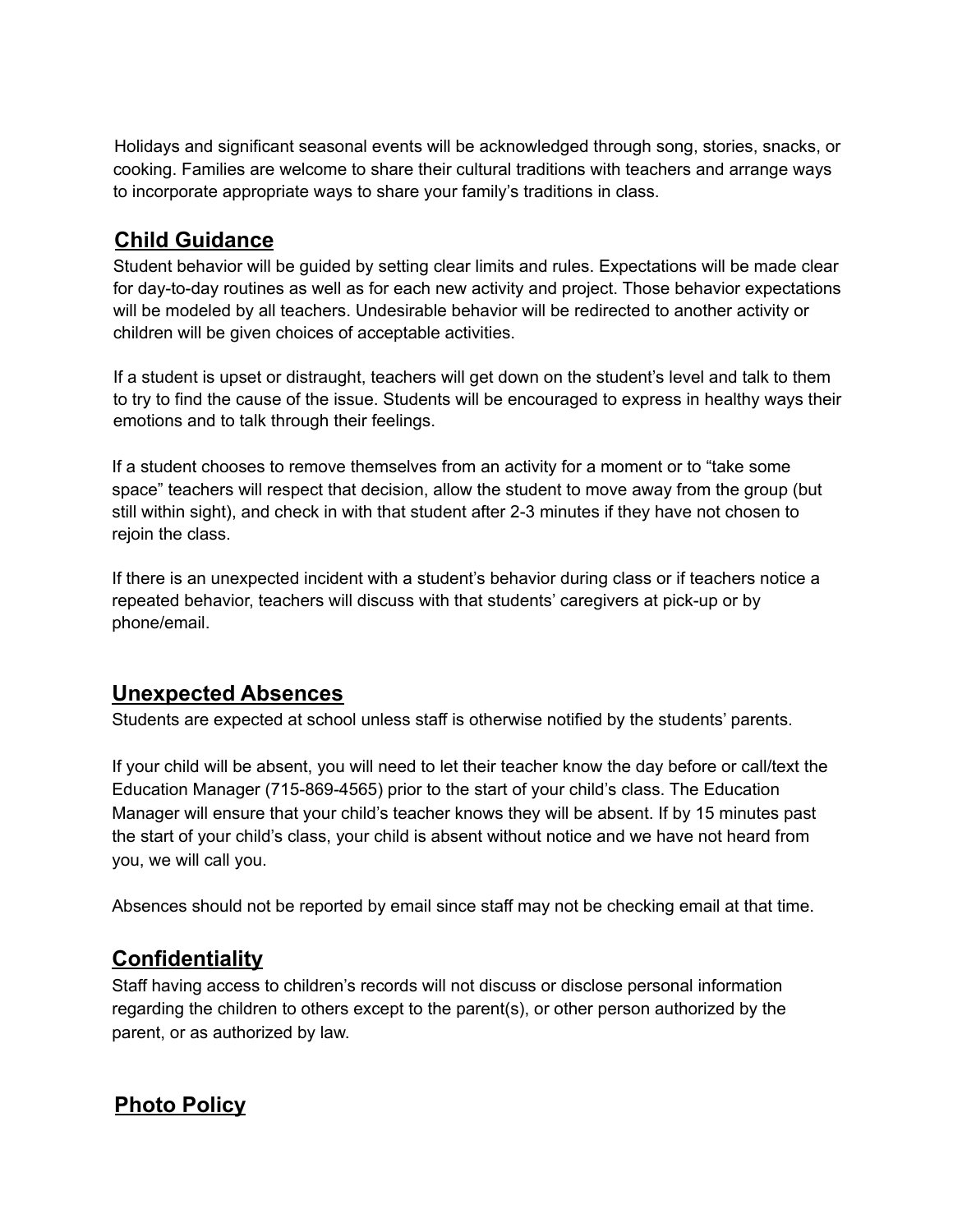A photo release is one of the required forms for enrollment. This agreement allows the Gardens and Sprouts Garden Preschool to use images of your child for educational and marketing purposes, including on print publications, our website, and social media. If photos of your child are used, they will never be identified by name or class.

On the photo release, you can accept or deny Sprouts Garden Preschool permission to take photos of your child.

# **Social Media Policy for Families & Sprouts Staff**

If you post photos of Sprouts classes on social media, please:

- Do not post photos of other children without permission from their parents.
- Recognize that all posts made within all social media platforms, no matter how strict the privacy settings, should be considered part of the public domain
- Be respectful of preschool staff, families, programs, etc.

Recognize that staff and parents may have different feelings regarding social media friendships while your child is enrolled in preschool. If friendships on social media are denied by preschool staff, this is due to a professional decision and should not be taken personally.

# **Health**

While we want to see your child at school as often as possible, there are times when your child should stay home.

If your child has one or more of the following, please keep them home from school/camp.

- Temperature of 100.4 degrees or higher (Staff may check your child's temperature at arrival)
- A low-grade fever and acting ill
- An infectious disease
- Vomiting or upset stomach
- Diarrhea
- Constant runny nose
- Continuous coughing
- Lice
- Rash

Please make sure your child is fever-free and symptom-free for at least 24 hours before returning to school/camp.

You will be notified if your child has been exposed to a contagious disease, and we request that you inform our staff if your child is exposed to or contracts any communicable disease.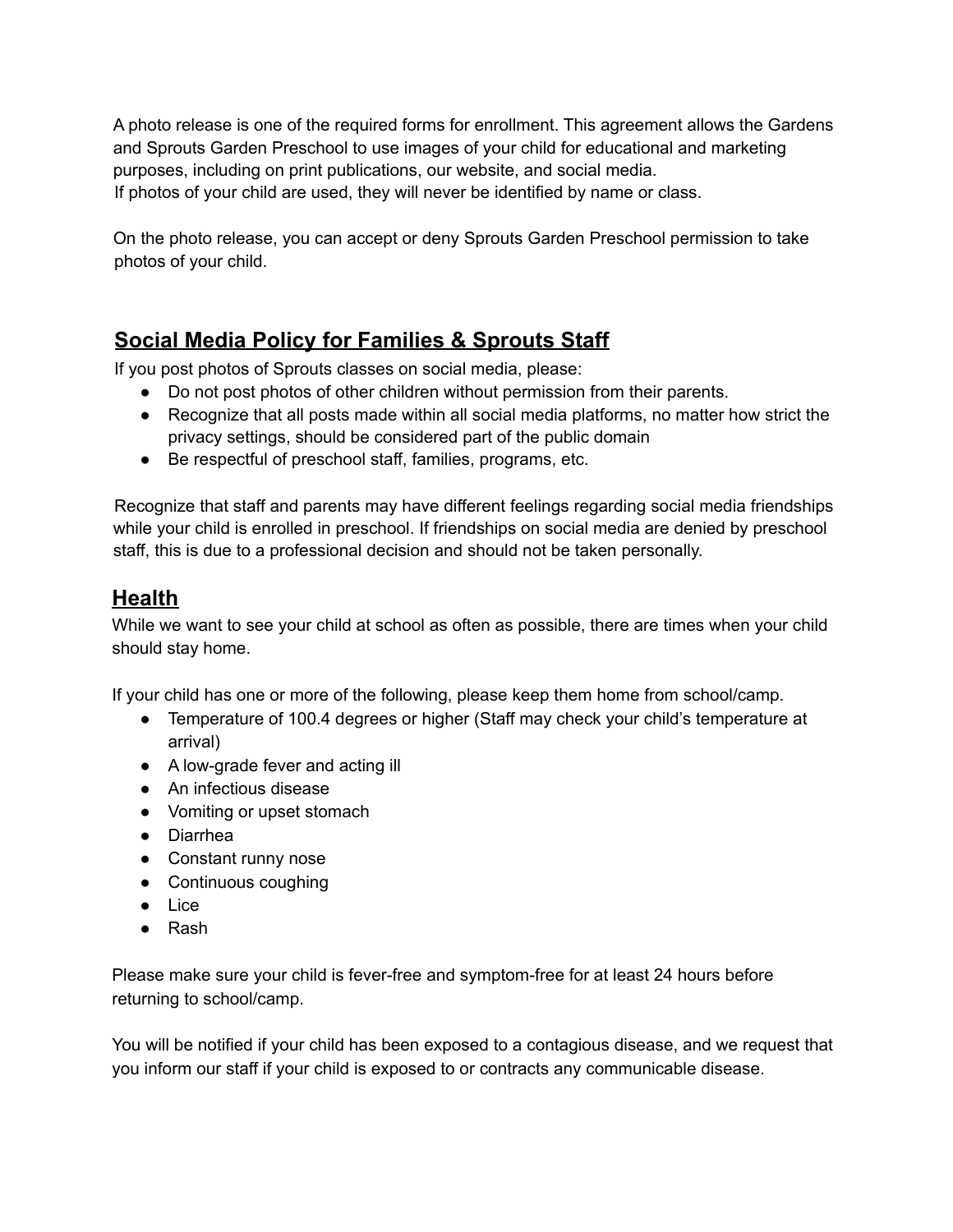*Until further notice, families are also required to read and adhere to COVID-19 policies. Our current Sick Student & COVID policy (updated 1/9/2022) is below.*

# **Sick Student & COVID Policy**

**COVID Close Contact/Exposure:** If a student has a COVID exposure or close contact, students should:

- complete a 7 day quarantine at home with a negative test on day 6 or 7 before returning to school
	- **OR**
- complete a full 10 day quarantine at home without a test before returning to school

**Symptomatic Student Protocol:** If students (or students' family members) have the symptoms listed below, we ask that students stay home, and the student should be COVID tested with a PCR test.

If the COVID test is **positive,** before returning to school the student must:

- 1. Wait 10 days after initial symptoms appear **AND**
- 2. Be fever free for 24 hours without fever-reducing medication, **AND**
- 3. All other symptoms should be improving

#### *OR*

1. If a student tests positive for COVID, but has no symptoms, the student can return to class 10 days after their positive COVID test if they remain asymptomatic.

If the student's COVID test is **negative,** the student should still stay home until symptoms improve.

#### **If a student shows symptoms at school:**

- 1. The student will be isolated from the class, and a parent will be called for pickup
- 2. The student will be required to be COVID tested before returning to school
- 3. If the student's test is positive, the student must follow the protocol above AND the student's class will be required to quarantine for 14 days to monitor for symptoms. If any additional students show symptoms, they must follow the above protocol as well before returning to school.
- 4. If the student's test is negative, the student can return to class when symptoms improve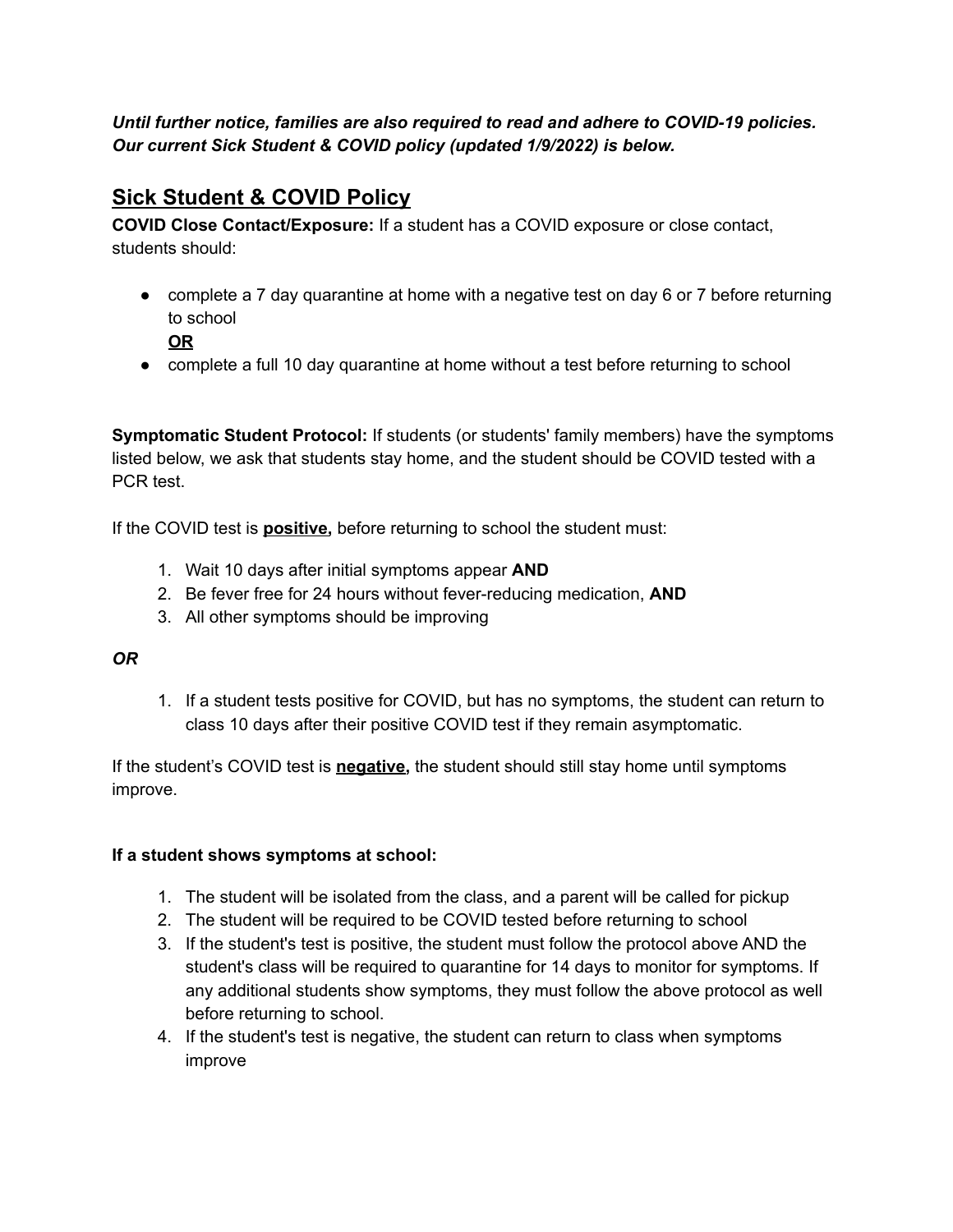**Additional Sprouts COVID policies & precautions:** As always, we will be doing our best to ensure good hand hygiene with students, and masks are required for anyone (ages 2 and up) in the yurt. If there is a positive COVID case within one of our classes or staff that has contact with your children, we will inform all families as soon as possible. As a reminder, we are unable to provide discounts or changes to tuition amounts due to absences.

#### **COVID Symptom list:**

- Fever, temperature 100.4 °F or higher, or chills
- Cough
- Shortness of breath or difficulty breathing
- Fatigue
- Muscle or body aches
- Headache
- New loss of taste or smell
- Sore throat
- Congestion or runny nose
- Diarrhea, vomiting, or stomachache

#### **Preventing the Spread of Illness**

To do our part in preventing the spread of communicable diseases, staff and children will participate in the following good hygiene practices.

Children will wash their hands:

- When arriving at school/camp
- Before and after eating
- After any contact with wild animals or insects
- After using the restroom
- After sneezing and/or blowing their nose
- When hands appear dirty
- When entering the classroom after being outdoors

Staff will wash their hands:

- When arriving at school/camp
- Before and after eating
- After any contact with wild animals or insects
- Before and after giving first aid
- Before and after administering medication
- After using the restroom
- After sneezing and/or blowing their nose
- When hands appear dirty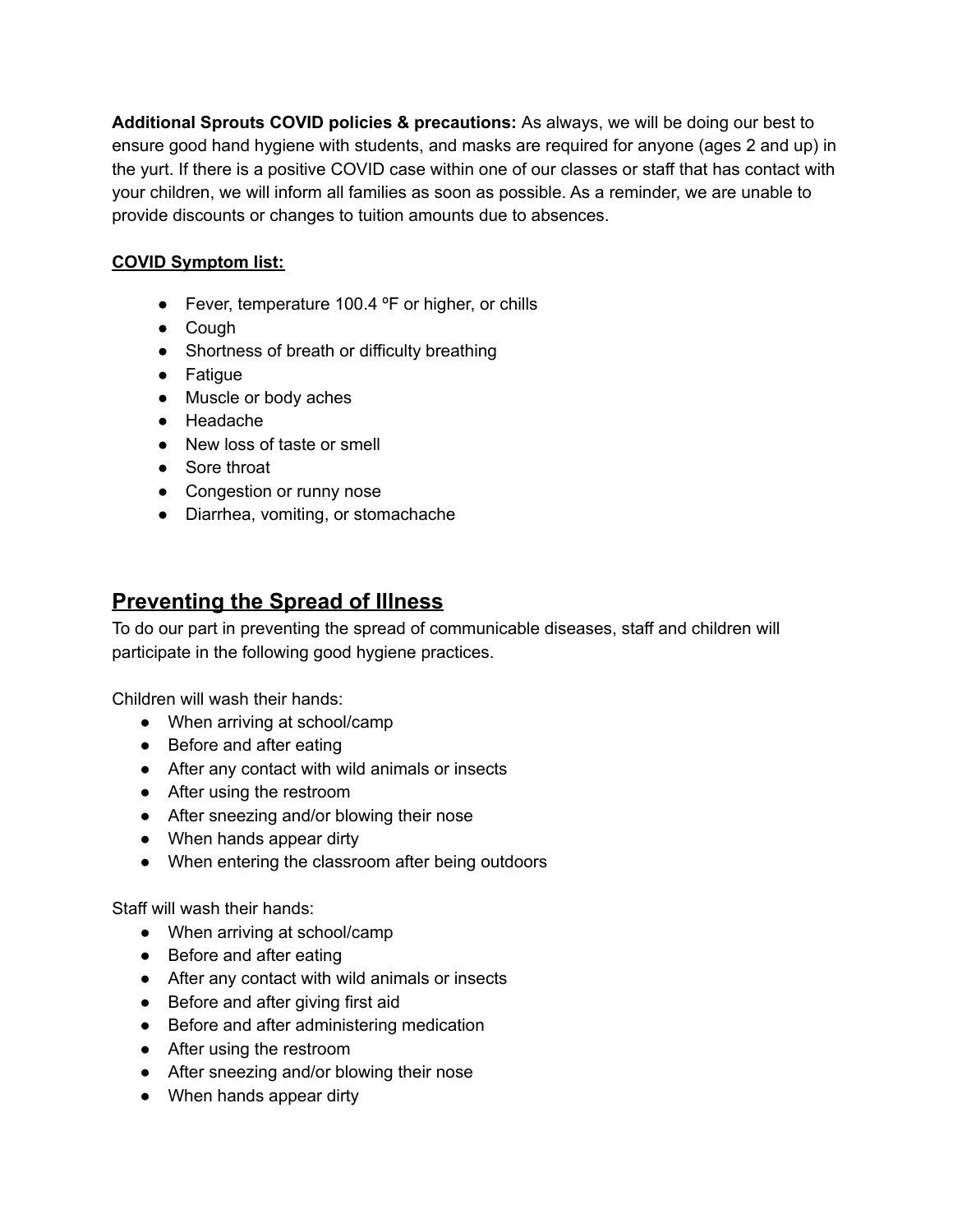• When entering the classroom after being outdoors

Staff will wear gloves when giving first aid or when administering medication. Gloves are single-use and will be disposed of after each use.

#### **Sunscreen & Bug Spray**

Staff will only apply sunscreen or bug spray to your child if we have been given permission on your child's health history form.

Please send your child to class prepared for the outdoors by applying sunscreen or bug spray to your child at home before coming to school or outside during drop-off.

Send students to school wearing appropriate clothing for the weather that also protects them from the sun. Sunglasses and long-sleeved shirts are encouraged. Students should always be sent to school with a hat if possible.

#### **Plants & Insects**

Students will play off the trails within the Gardens' property. While playing and learning at the Gardens, children may encounter plants such as poison ivy, stinging nettles, other thorny plants, mosquitoes, bees, hornets, other stinging or biting insects, and different types of ticks. All of these are a part of nature, and students will learn about them, and staff will guide students in identifying them as they're playing and learning. Appropriate dress is one way to help avoid uncomfortable encounters with hazardous plants and insects.

In the situation that your child comes into contact with any hazardous plants or insects, staff will contact you immediately if it is an emergency (bee sting) or will inform you at pick-up if it was a minor incident (ran through poison ivy with long pants on).

#### *Find Poison Ivy information here:*

*● https://hort.extension.wisc.edu/articles/poison-ivy/*

#### *Find tick information here:*

- *● https://www.cdc.gov/ticks/removing\_a\_tick.html*
- *●https://wisconsin-ticks.russell.wisc.edu/tick-identification-for-public-health-and-medical-pr ofessionals/*

### **Animal Contact**

Students may come in contact with wild animals while at the Gardens, including turtles, frogs, toads, and snakes. Students may have the opportunity to catch frogs and toads, whereas turtles and snakes may be caught by staff and held while students can touch them safely.